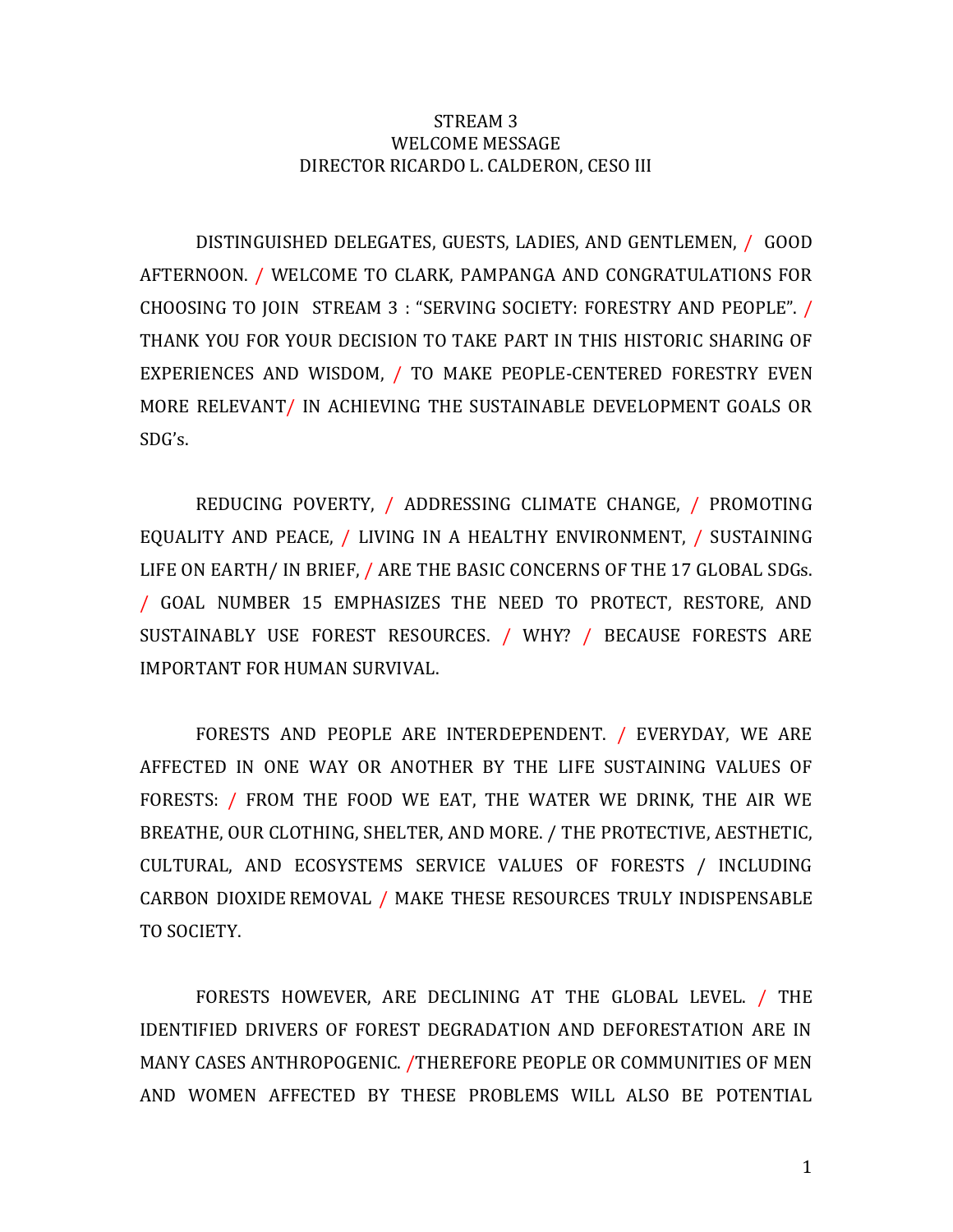SOURCES OF VALUABLE EXPERIENCES AND RECOMMENDATIONS / IN ADDRESSING THE PROBLEM ON DECREASING QUALITY OR LOSS OF FORESTS. / THUS, WE ARE GATHERED HERE TODAY TO LET OUR EXPERIENCES, IDEAS AND IDEALS BE SHARED AND HEARD / TO COME UP WITH STRATEGIES GEARED TOWARDS THE ATTAINMENT OF OUR COMMON SD GOALS.

HOW DO WE THEN TAKE PART IN PROMOTING SUSTAINABLE DEVELOPMENT / IN LINE WITH SOCIETY'S ECONOMIC, SOCIAL, AND ENVIRONMENTAL GOALS THROUGH FORESTRY AND PEOPLE? / IN THE CASE OF THE PHILIPPINES, / COMMUNITY-BASED FOREST MANAGEMENT OR CBFM IS ADOPTED AS THE NATIONAL STRATEGY/ IN THE SUSTAINABLE DEVELOPMENT OF ITS FORESTLANDS AND RESOURCES. / CBFM HAS EVOLVED FROM INDIVIDUAL AND FAMILY APPROACHES ON FOREST DEVELOPMENT IN THE 70's AND 80's / TO COMMUNITY-BASED STRATEGIES IN THE 90's UP TO THE PRESENT.

COMMUNITY-BASED FOREST MANAGEMENT IS A CROSS-CUTTING STRATEGY / AND IS INTEGRATED IN THE RECENTLY UPDATED PHILIPPINES MASTER PLAN FOR FORESTRY DEVELOPMENT / WITH PROGRAMS THAT SUPPORT CLIMATE CHANGE RESILIENCY. / CBFM IS ALSO THE STRATEGY IN THE IMPLEMENTATION OF NATIONAL GREENING PROGRAM / THAT SIGNIFICANTLY INCREASED PLANTED AREAS BY ABOUT ONE MILLION HECTARES SINCE 2011/ AND THE COVERAGE WILL BE EXPANDED UNTIL 2028.

IN THE CELEBRATION OF THE 2016 ASIA-PACIFIC FORESTRY WEEK, THE SESSIONS UNDER STREAM 3 WILL DISCUSS THE ROLE OF: 1) FORESTS; 2) COMMUNITY FORESTRY; 3) SUSTAINABLE INDIGENOUS PRACTICES; 4) AGROFORESTRY; 5) PAYMENT FOR ENVIRONMENTAL SERVICES; 6) BENEFIT-SHARING; AND 7) GENDER EQUITY, AND THEIR IMPORTANCE IN ACHIEVING THE SDG's. I AM CONFIDENT THAT THE WEALTH OF KNOWLEDGE AND EXPERIENCES IN THIS ROOM / AND THE ENSUING SHARING OF EXPERTISE AND IDEAS WILL BE TRANSLATED INTO PRACTICAL RECOMMENDATIONS, / STRATEGIC PLAN OF

2